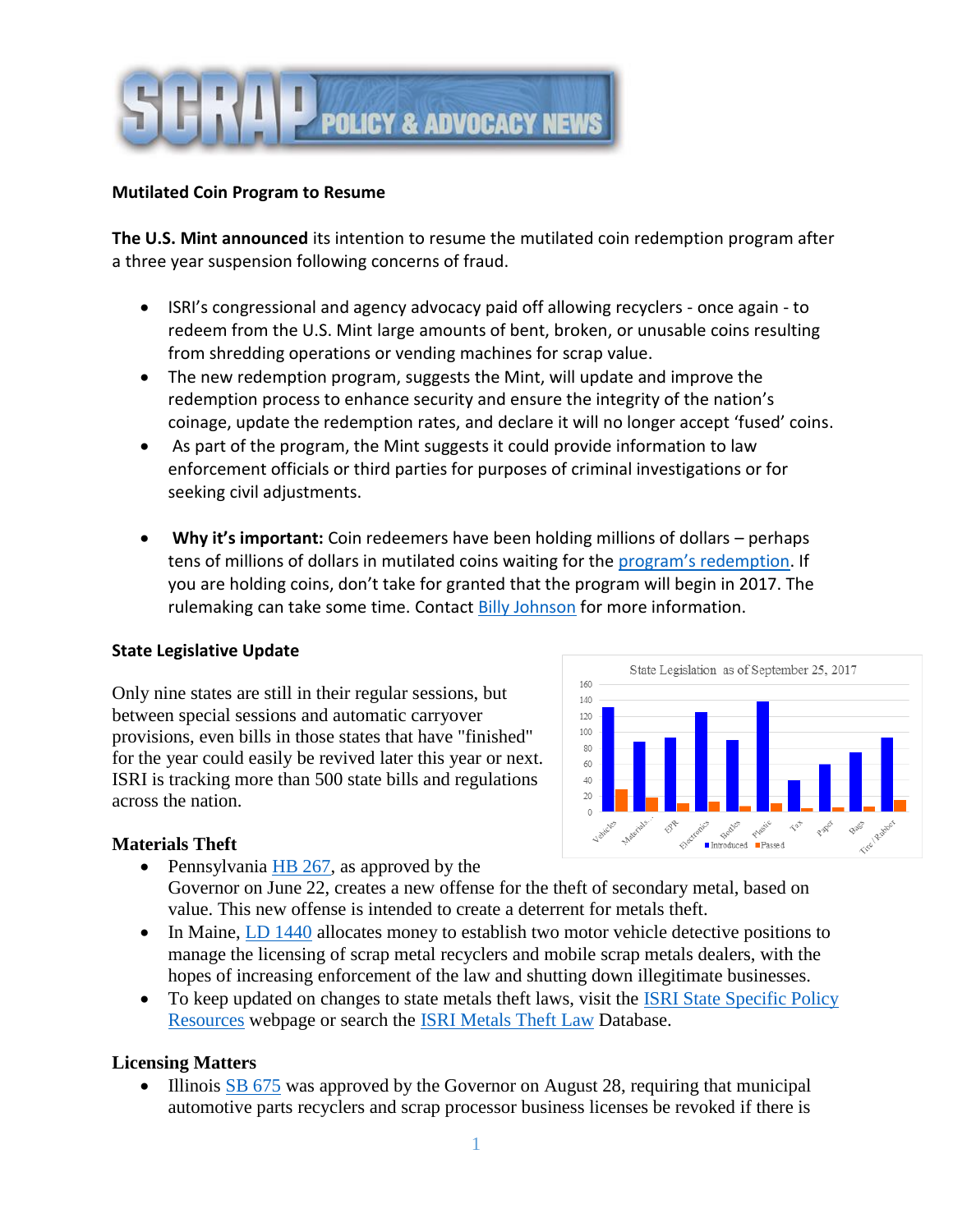

fraud or misconduct committed against the municipality within three years preceding the effective date.

• Delaware passed [SB 73,](http://app.multistate.us/#/49276b18/snapshots/fc905c399c0a9cda39df6f4b/) which amended the current law to give more clarity on licensing and penalties for pawnbrokers, second hand dealers, and scrap processors.

# **Recycled Rubber / Artificial Turf**

- An indefinite moratorium on synthetic turf fields was included in a budget bill (DC [B244-0341\)](http://app.multistate.us/#/49276b18/snapshots/f1c7b2d4588e4f13da80add1/) that was approved by the Mayor of the District of Columbia on August 1. As a budget bill, it requires congressional approval and will most likely be attached to the next congressional continuing resolution expected at the end of September.
- Illinois General Assembly passed [SB1943](http://app.multistate.us/#/49276b18/snapshots/8ba0e432887e8b700852f6b6/) to amend the state Environmental Protection Act, removing a provision that specified monies in the Used Tire Management Fund may be used to assist with the marketing of used tires.

# **State Superfund Recycling Equity Act (SREA) Equivalents**

- On July 21, 2017, legislation in North Carolina [\(HB 402\)](http://app.multistate.us/#/49276b18/snapshots/59be89b34e56555ff416aeb6/) was signed by the Governor thus making North Carolina the 8th state to enact a SREA equivalent in its state Superfund law. The new statute uses a similar strategy to that employed in Tennessee last year by simply stating that, for the purposes of the state's superfund law, the provisions of SREA shall apply.
	- o ISRI has recently added links to our [State Policy Resources](http://www.isri.org/policy-regulations/state-policies/state-specific-policy-resources#.Wcjr4bJ9672) pages to each state's Superfund law, as well as information on the 8 states (AR, FL, GA, MI, NC, PA, SC, & TN) that have adopted provisions similar to SREA. In the overwhelming number of states without a SREA equivalent statute, it is possible that scrap processors potentially could be subject to liability if the action is brought under the state Superfund law. For more information on state SREA efforts, contact [Danielle Waterfield](mailto:dwaterfield@isri.org) or Shelley [Backstrom.](mailto:sbackstrom@isri.org)

### **What's New with ScrapTheftAlert.com?**

Significant progress has been made since spring 2017 in making ScrapTheftAlert.com (STA) readily available to law enforcement across the country.

- ISRI has partnered with the Regional Information Sharing System (RISS) to host [STA](http://scraptheftalert.com/Home/Home.aspx) as a service provider on the RISS network. RISS receives funding from Congress and is administered by the U.S. Department of Justice, Bureau of Justice Assistance.
- STA is also now accessible through the Law Enforcement Enterprise Portal (LEEP) administered by the Criminal Justice Information Systems (CJIS) division of the FBI.

**Why it's important:** Although STA has always been available through the ISRI website and at [ScrapTheftAlert.com,](http://scraptheftalert.com/) it is now an investigative tool directly available through the *RISS* and *CJIS*  networks. More than 117,000 law enforcement officers in nearly 9,000 agencies are members of the RISS network. LEEP has over 60,000 registered users. While there certainly may be some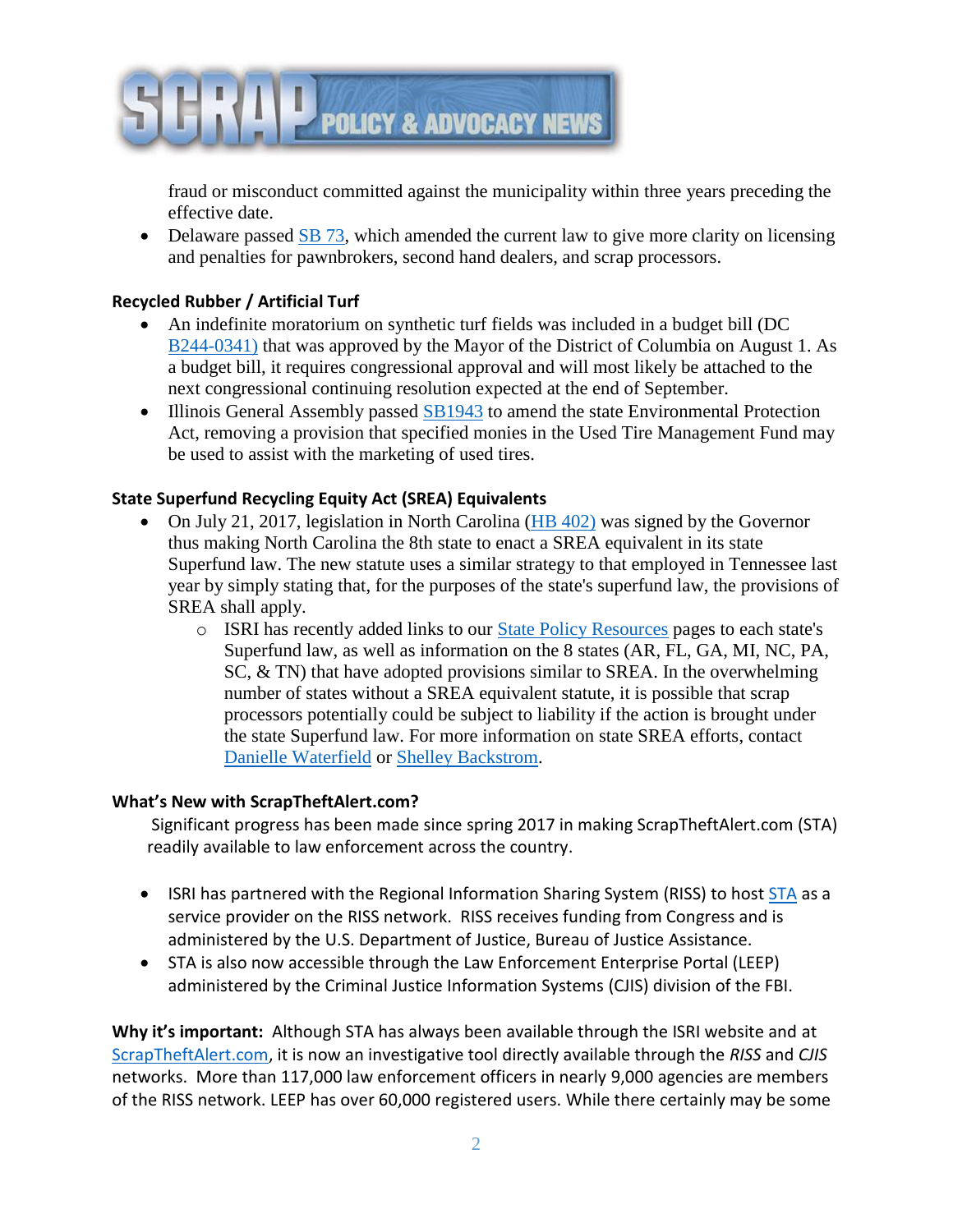

overlap here, the numbers are nonetheless significant. Since RISS and CJIS are available to law enforcement their access and registrations with STA have improved significantly since May.

**Be Aware:** Along with increased visibility may come increased scrutiny. More officers are becoming aware of STA and of the "industry" itself. However, the very availability of STA through *RISS* and *LEEP* gives STA, itself, and to some extent, the scrap recycling industry, legitimacy in the eyes of law enforcement. Contact **Brady Mills** for more information.

# **U.S. District Court Strikes Down Obama's Overtime Rule**

**The Obama overtime rule will not take effect**, but changes to overtime rules are likely still coming down the pike. A U.S. District Court in Texas [ruled](http://www.txed.uscourts.gov/sites/default/files/notable/Memorandum%20Opinion%20and%20Order%20%20Dated%208-31-2017.pdf) for plaintiffs who challenged the Department of Labor's 2016, rule. The Justice Department, which defended the rule, formally ended its attempt to impose the rule.

- **The Overtime Rule:** Once an employee works over 40 hours a week, employees must be paid time-and-a-half. The exemptions to this are workers whose duties are "managerial" in nature, and reach a certain salary threshold.
- **The conflict began when** the U.S. Department of Labor announced a new rule in May 2016 that would raise the salary threshold from \$23,660 to \$47,476 starting in December to allow for more employees to be eligible for overtime pay.

**Why this is Important:** ISRI members that were caught off guard by the rule can relax a little now that that the court said the Obama administration overstepped its authority by making these increases without reviewing the job duties. The rule could have swept in some management workers who are supposed to be exempt from overtime protections.

**Be Aware:** Businesses should be alert for revised changes coming down the pike as the judge said that the Labor Department does have the ability to use a salary test, but must base eligibility for overtime pay on a combination of workers' duties and wages.

 **A rise in the salary threshold** is likely coming as the Trump Administration has [requested public comments](https://www.dol.gov/whd/overtime/rfi2016.htm) on increasing the salary level.

Contact Danielle [Waterfield](mailto:dwaterfield@isri.org) with questions, or for more information.

# **New Senate Tax Proposal**

**There is a new senate tax proposal being offered** by two Republican Senators to lower corporate tax rates to 20 percent, down from 28 percent.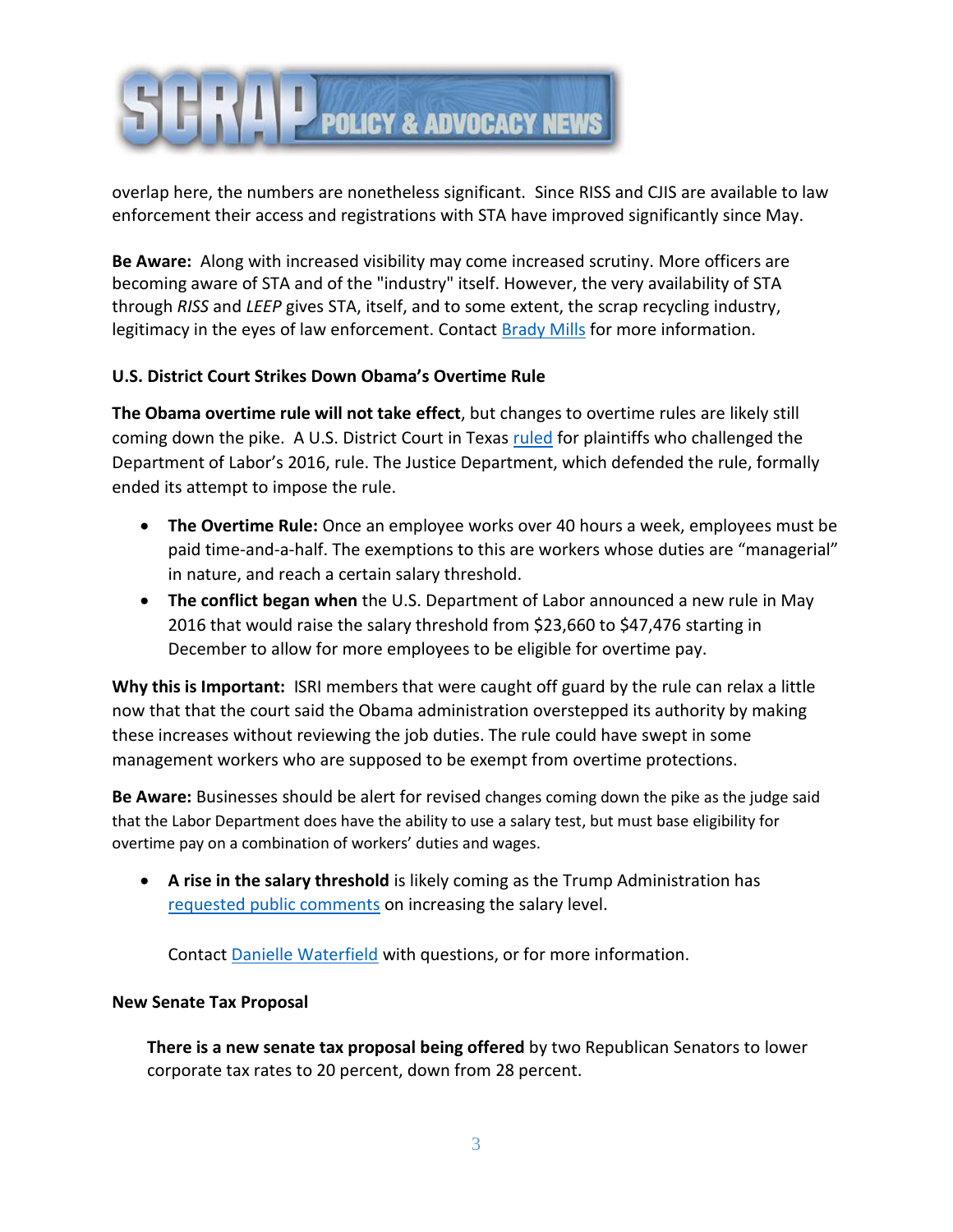

- To reduce the costs of the proposal, many tax deductions and allowances would be eliminated.
- President Trump proposed, during the recent Presidential campaign, that corporate tax rates be lowered to 15 percent and many in the corporate world are hoping that happens.
- ISRI secured for the industry a permanent 50 percent accelerated depreciation allowance in the first year after purchase for new recycling equipment. However, even these deductions could be on the chopping block.
- The tax reform negotiators known as the "Big Six" (Sens. McConnell, Hatch, Reps. Ryan Brady, Administration officials Cohen and Mnuchin) reportedly are moving away from such expensing and replace them with temporary provisions which would sunset.
- The "Big Six" will likely continue with the economic stimulus created by accelerated depreciation, but limit it to reduce its long-term budgets and deficits.

**Why it's important: Tax reform is eminently important to the scrap recycling industry.** The tax reform situation is very fluid. It is rumored that some sort of mortgage interest deduction reform may be considered to limit the amount of interest allowed. Given the fluidity of the situation, ISRI will keep its members informed as new important tax reform developments arise. For more information, contact **Billy Johnson**.

# **Proposed Tax Reform Jeopardizes Pass-Through Entities**

In Washington, DC, Tax Reform is on the menu. An area of consensus, at this writing, is ensuring a new low top rate on pass-through businesses partnerships (S Corporations, sole proprietorships). But, separating business and individual rates brings its own challenges.

- **Pass-through income is derived** from businesses which is claimed on individual tax returns, i.e., it "passes through" to the business owners and is taxed at the owners' individual tax rates.
- **Lawmakers looking to lower taxes for small and medium-sized businesses** often look to these pass-through rates to keep their tax cut pledges without incurring the huge revenue hit that would result from lowering the top individual tax rate.
- **Distinguishing between business profits and income** tied to labor will likely be a heavy lift as lawmakers seek to develop rules that classify business income and wages.
- **For better or worse**, Congress appears stuck on applying an arbitrary 70/30 rule on pass-through income. The idea would is to subject 70 percent of pass-through income to payroll taxes.
- **The arbitrary 70/30 rule** would unfairly disadvantage pass-throughs as this chart comparison illustrates, by allowing C-corporations to be taxed at a blended differential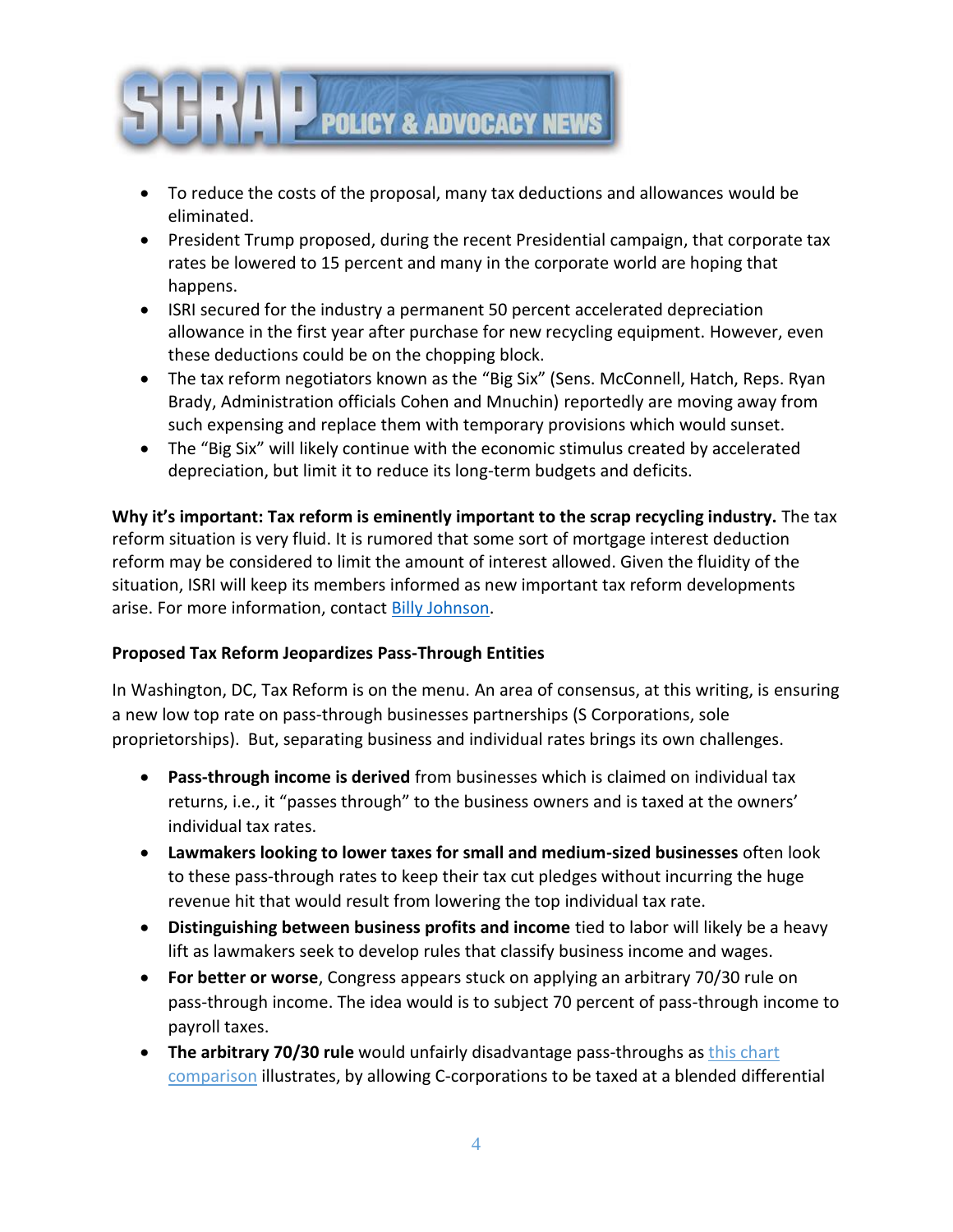

of approximately 25 percent while pass-throughs would be taxed at approximately 30 percent on the same amount of net profits.

**Why it's important:** Many ISRI member companies are pass-through entities currently, and this tax proposal, if enacted, could force some to incur the trouble and unproductive cost of converting to C corporation status in order to remain competitive.

- **With the potential to turn a proposed tax cut to a tax hike** for many pass-through businesses, the arbitrary 70/30 rule is an incredibly damaging proposal.
- **It is not easy to distinguish returns** from an owner's personal labor and his/her investments in capital and employees, and getting it wrong has the potential to completely undo the benefits of tax reform. Contact Danielle [Waterfield](mailto:dwaterfield@isri.org) with any questions.

# **State Sales Internet Tax Ruling Worth Billions**

**The fight to force all businesses to collect sales taxes** is moving forward. The South Dakota Attorney General said the state is one step closer to forcing a re-examination of the fairness gap between online and brick and mortar transactions when it comes to sales taxes. Recently, the SD State Supreme Court ruled that companies selling wares over the internet can't be forced to collect South Dakota's 4.5 percent tax on purchases, laying the groundwork for a U.S. Supreme Court appeal that could change law across the country.

- **In a made for the Court play**, the case of *[State of South Dakota v. Wayfair, Overstock](http://ujs.sd.gov/uploads/sc/opinions/28160.pdf)  [and Newegg](http://ujs.sd.gov/uploads/sc/opinions/28160.pdf)* is a legal challenge to the *[Main Street Fairness Act](http://sdlegislature.gov/Legislative_Session/Bills/Bill.aspx?Bill=106&Session=2016)*. Legislation introduced in the SD State Senate would allow the state to collect sales taxes from out-of-state businesses that do more than \$100,000 worth of business or more than 200 individual transactions.
- **The legislative effort is** designed to overturn a 1992 [U.S. Supreme Court](https://supreme.justia.com/cases/federal/us/504/298/case.html) precedent that prohibits states from collecting sales and use taxes on businesses without a physical presence in the state. The bill was drafted to provide for U.S. Supreme Court review once the SD Supreme Court rejected it.

**Why it's important**: Federal law currently shields out-of-state businesses from paying the same tax remitted by in-state businesses. A decision forcing out-of-state businesses to collect such taxes could be worth billions in revenue to state and local governments. Those in the scrap business are included under the state law that requires all businesses to collect taxes.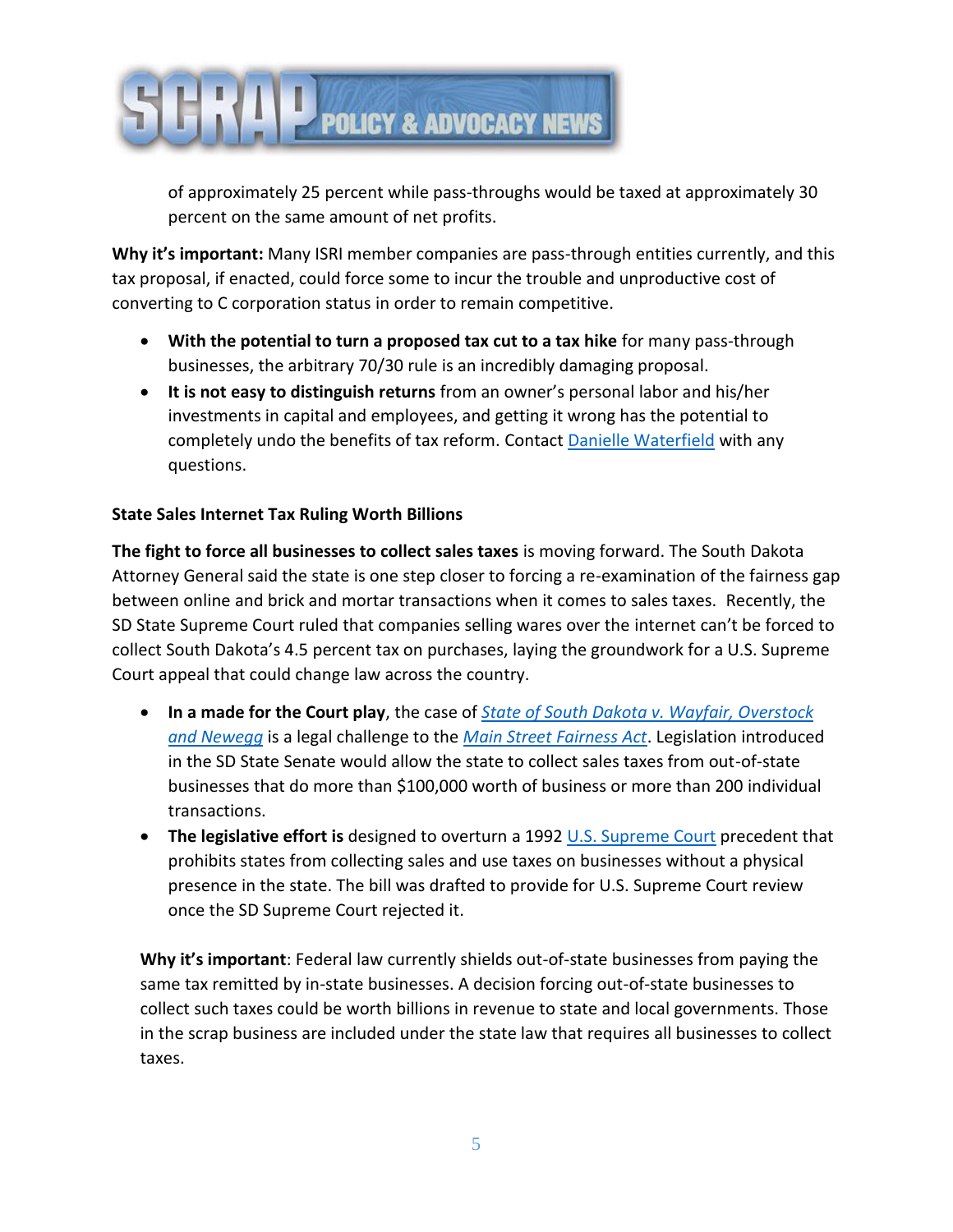

- **Collecting sales tax** on scrap transactions could become a regular occurrence in all 50 states if the U.S. Supreme Court overturns the current legal precedent established in the 1992 [Quill Corp. v. North Dakota.](https://supreme.justia.com/cases/federal/us/504/298/case.html)
- The tax question is *not just for online retail transactions* even though that is where the primary focus has been. The fact is that scrap dealers, brokers and possibly even frequent peddlers could, depending on the US Supreme Court's decision, be looking at collecting or remitting sales taxes based on the volume of business. Contact [Danielle](mailto:dwaterfield@isri.org) [Waterfield](mailto:dwaterfield@isri.org) for more information.

# **Surface Transportation Board and CSX Update**

The Surface Transportation Board (STB) responded to CSX Rail Issues that generated outrage among its customers and the three members of the STB Board. CSX' new CEO implemented operational changes to speed up trains but these changes, instead, caused major service disruptions for mail shippers. The "improvements" included idling special rail cars including large gondolas important to ferrous scrap shippers and others in the scrap recycling industry.

- Due to the complaints from shippers and other operators the STB issued to CSX a strongly worded letter stating its serious concerns with CSX' activities
- CSX responded to the STB stating that the changes were temporary problems and would be gone when improvements became effective. CSX also responded to customers and others advising them that the improvements would improve rail service, while increasing profits.
- The STB responded by setting up a "Listening Session," planned for early September but postponed due to hurricane concerns (CSX is a Florida-based company. The rescheduling date is October 8.

**Why it's important**: CSX runs up and down the east coast and the mid-west so their service impacts many scrap recycling shippers. Scrap recyclers and others are watching how this case proceeds. For more information, contact Billy [Johnson.](mailto:bjohnson@isri.org)

#### **Mercury Switch Program Extended as States Renew their Collection Programs**

The original national collective agreement known as the National Vehicle Mercury Switch Recovery Program (NVMSRP) will continue in practice until the year 2021 thereby ensuring recyclers may continue utilizing the switch collection buckets and services provided by the **End of Life Vehicle Solutions** (ELVS) entity.

 **ISRI adopted [a new policy position](http://link.email.dynect.net/link.php?DynEngagement=true&H=%2Bdu7sJaY23OO%2BqQ6mC2QqglzHYl8onDna9bYv0z8S%2B2c1yLWI1mxfl4%2BjLhes4Y4Phz3%2F3gbd82t3iq6kHHZxbOV82hId91%2FCjAwYFFBDP1ULJchXvumwA%3D%3D&G=0&R=http%3A%2F%2Fwww.isri.org%2Fdocs%2Fdefault-source%2Fpolicy-position-statements%2Fcontinuation-of-the-national-vehicle-mercury-switch-recovery-program.pdf%3Fsfvrsn%3D2&I=20170921173211.00000012eb1c%40mail6-59-ussnn1&X=MHwxMDQ2NzU4OjU5YzNmNzk1MDljMzkyZDZhYmU2MThmNDs%3D&S=k7mFSFAP38i-TZ0Bzj03otDVP6Tln8LC1wbC_hbDi-U)** regarding [NVMSRP](https://archive.epa.gov/mercury/archive/web/html/index-4.html) at its July 2017 board meeting which supported the extension to the year 2021 as long as key terms of the *original agreement* remained unchanged.